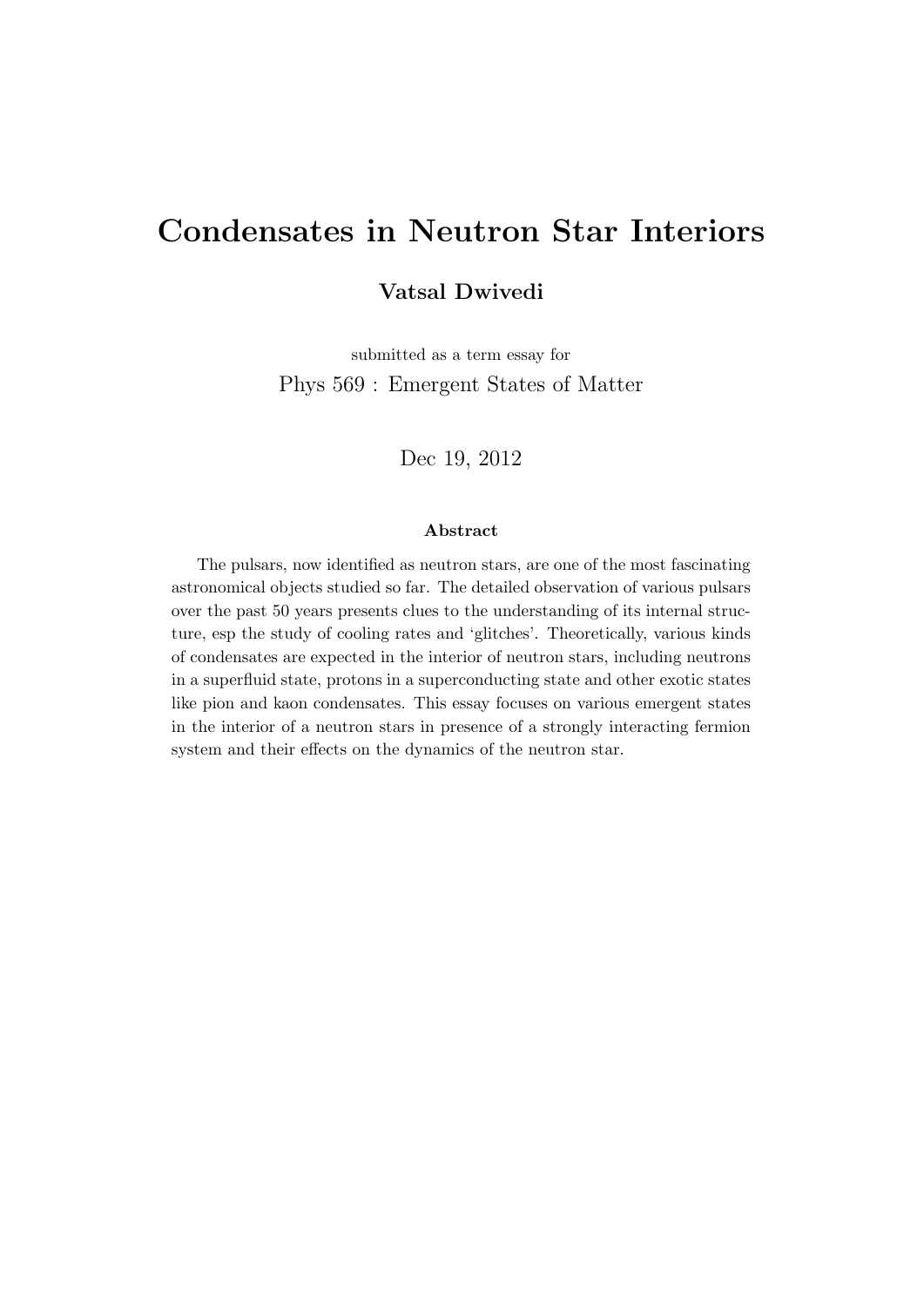# 1 Introduction

On July 4th 1054, a supernova went off in the constellation of Taurus as observed widely by astronomers on Earth (and termed as *nova stella*, a new star). Centuries later, in 1731, John Bevis discovered the supernova remnant, which was later christened the Crab nebula (or M1, the first entry in the Messier catalogue). Finally, in 1968, a radio wave source was discovered in the nebula which pulsates with a period of 33 ms. The source was characterized as a compact object, less than 30 km in diameter and rotating at an incredible rate of 30 revolutions per second! [1, 2]

By now around 350 [1] such objects, known as *pulsars*, have been observed, with periods varying from a few milliseconds to a few seconds. Past 40 years of observations of these pulsating radio sources have revealed many interesting details about these objects. From the timing of the pulsation, it's possible to keep track of the rotation, and by looking at the data over a long duration, one could see the gradual slowing down of rotation. Breaking that monotonic decline are the mysterious *glitches*, a sudden speed-up in the rotation speed of the neutron star, which relaxes afterwards to the slow declining trend. These glitches, alongside the temperature data from the observed radiation, provide significant clues for study of the physics of pulsars.

On the theoretical side, Thomas Gold, and later Baade and Zwicky identified these compact objects with neutron stars, the notion of which was floating around since the discovery of neutron in 1932. Back in 1933, Lev Landau and others had proposed [3] that if a star is massive enough, the electron dengeneracy pressure would not be enough to counter the gravitational pressure and hence the star would collapse until the gravitational pressure is balanced by a degenerate neutron pressure.

Essentially the study of neutron star interiors is the study of behavior of material at extremely high densities, at times even exceeding the nuclear density  $(3 \times 10^{14}$  $g/cm<sup>3</sup>$ ). At such densities, the system is a strongly interacting neutrons and protons liquid(fermions), where the interactions can lead to the emergence of various condensates. If such condensates exist in a neutron star core, they will affect the large scale properties of the star, and hence one could hope to look for evidence of such condensates in the neutron star interiors. [4–7]

In the rest of this essay we discuss the emergence of various condensates in the high density matter inside a neutron star and the effects of the presence of those condensates on the observables of the neutron star. The rest of this essay is organized as follows : §2 describes the observable phenomenon and known astrophysics of pulsars. §3 discusses the physics of nucleonic matter at such densities as expected in the neutron star interiors, their equation of state, interactions and condensate states. §4 and §5 discuss the observable effects of a condensate on the rotation rate and cooling rate, respectively. §6 presents an interesting perspective on the comparison of neutron star interiors and terrestrial sub-Kelvin superfluids, which leads to a novel way to *simulate* the properties of a neutron matter condensate in laboratory.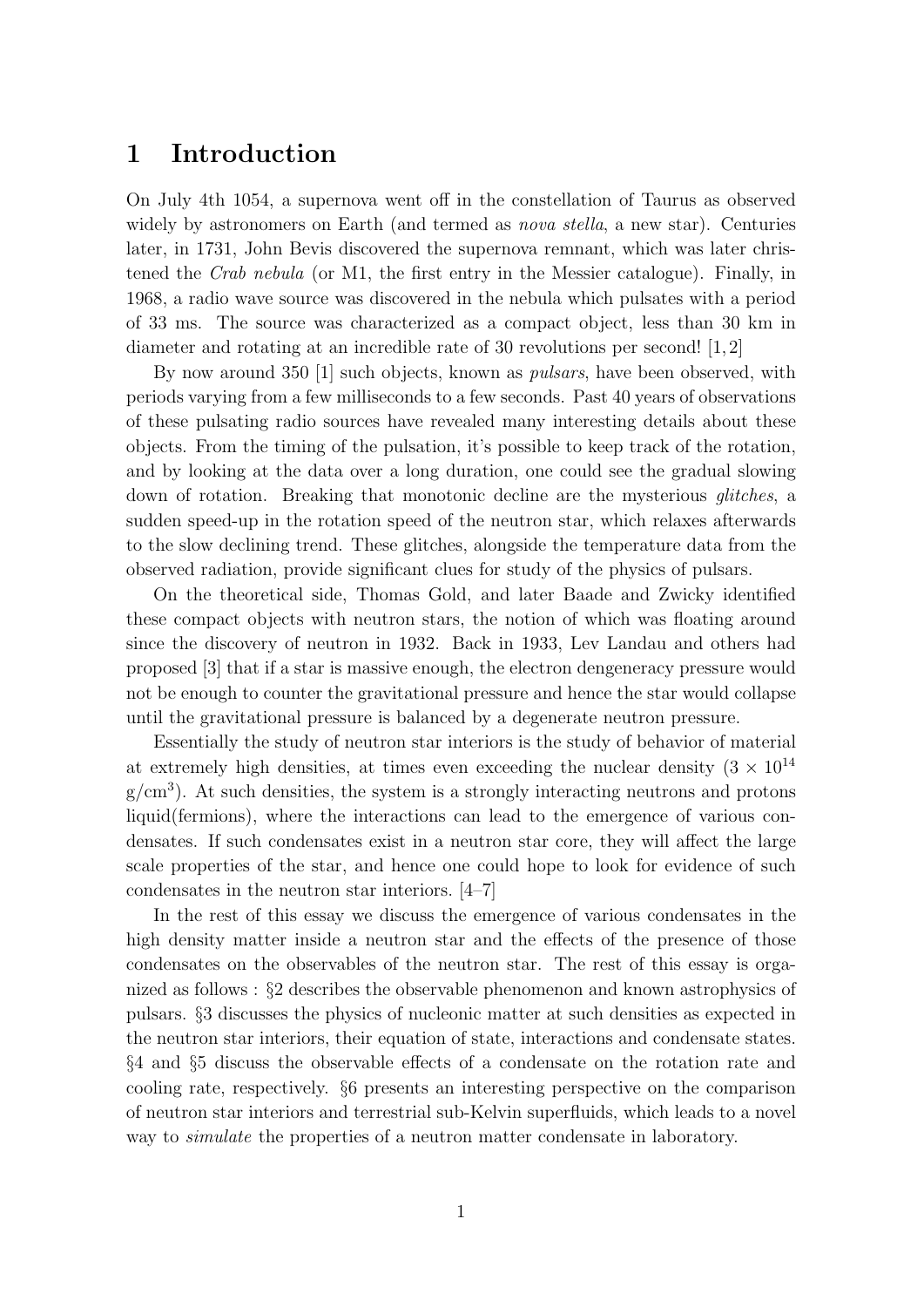# 2 Pulsars

The pulsars are characterized by the emission of periodic pulses, generally in the radio waves or X-ray regime of the electromagnetic spectrum. The periods of known pulsars are quite stable and lie between 1.558 ms (PSR 1937+214) and 4.308 s (PSR 1845-19), with the accuracy of timekeeping at times rivalling the accuracy of atomic clocks [1]. Some of the properties as understood from astrophysical considerartions are as follows:

#### 2.1 Mass, radius and internal structure

The basic concern for calculating the limiting mass of a neutron star is same as that for any astrophysical system: hydrostatic equilibrium, which in this case means balance of gravitational pressure (trying to collapse the system) and the neutron degeneracy pressure (trying to keep it from collapsing). The first such calculation by Tolman, Oppenheimer and Volkoff, the so called TOV limit, was calculated as 0.7  $M_{\odot}$  (where  $M_{\odot} = 2 \times 10^{30}$  kg is the solar mass). That value is somewhat troubling as it is smaller than the Chandrashekhar limit of 1.4  $M_{\odot}$ , the limiting mass of a *white* dwarf supported by electron degeneracy pressure. Troubling because one expects a neutron star to form only when the mass exceeds Chandrashekhar limit and hence the gravitational pressure can overcome the electron degeneracy pressure. Better models for the nucleon-nucleon interaction and hence the equation of state (leading to stiffer E.O.S) set the mass limit to around 2.7  $M_{\odot}$ , although the actual equation of state is still an open problem. Indeed, in practice, most of the known pulsars' mass range in  $1 - 2$   $M_{\odot}$ . The typical radii are of the order of 10 km, leading to a density of the order of nuclear density [5].

The structure of a neutron star is composed of an outer solid crust, ∼1 km in thickness, followed by an outer core and an inner core. The crust mostly consists of a lattice of bare nuclei, immersed in a degenerate electron gas. As one moves inwards, the nuclei become increasingly neutron rich, until nuclear densities are reached and the nuclei and surrounding neutrons merge into one uniform liquid composed mostly of neutrons with a small concentration of protons and electrons. In the inner core, for densities exceeding that of a nucleus, there are several exotic possibilities, involving existence of pions, kaons, hyperons and even, in extreme densities, quark matter [4,5].

It is generally believed that pulsars have large magnetic field of the order of  $10^{12} - 10^{14}$  G. This is due to *flux freezing* during the collapse of the main sequence star, most of which have a surface magnetic field of 100 G. The magnetic field plays an important role in the emission of a highly directional beam that we observe, but the actual mechanism of emission is still controversial.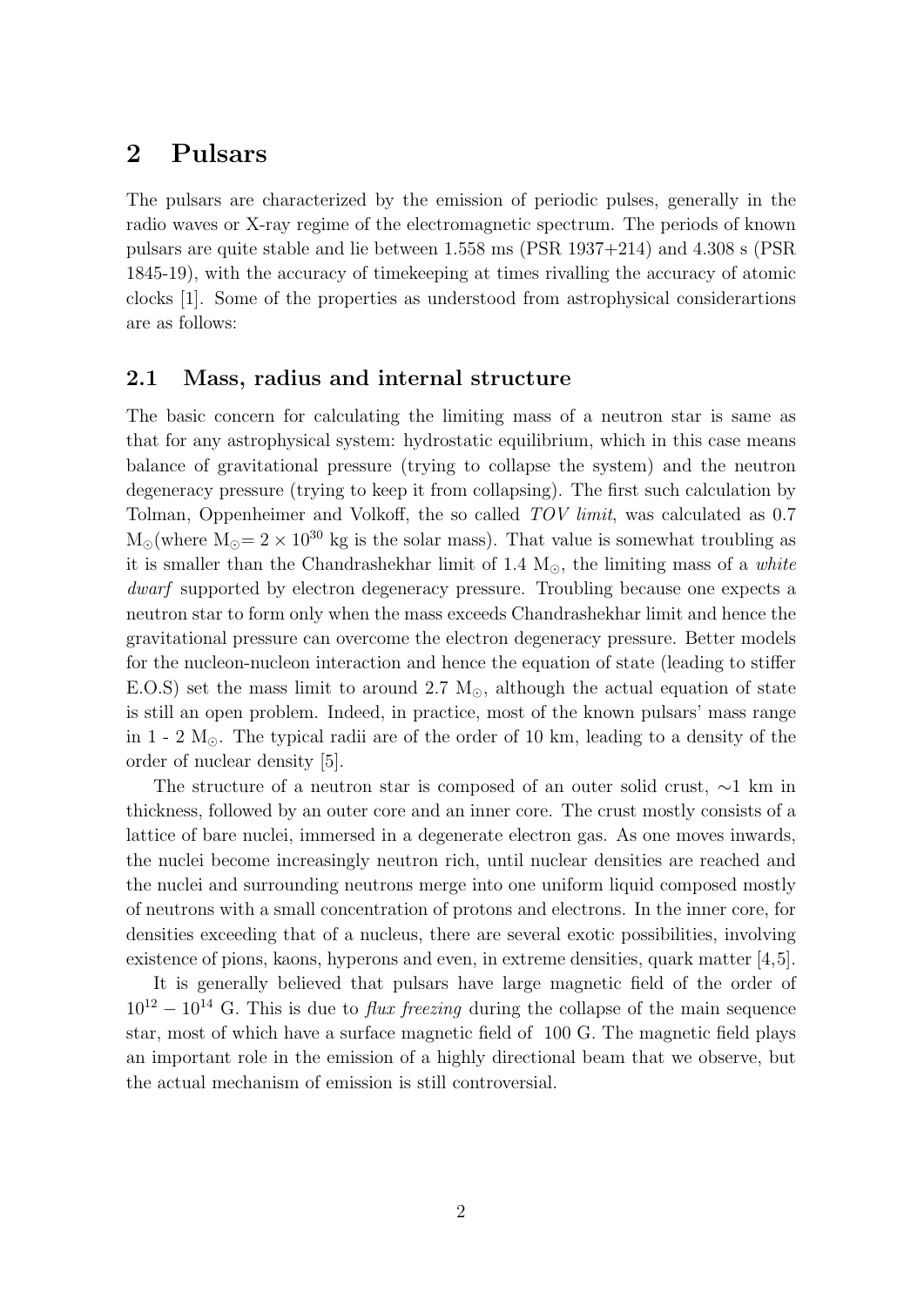#### 2.2 Rotation and glitches

The pulsars are the fastest rotating objects observed so far. The high rate of rotation is because of the conservation of angular momentum. When a slowly rotating star (the period for Sun is 25 days) collapses to form a neutron star, there is no way for it to lose its angular momentum while it contracts from a radius of about one million kilometers to a radius of  $\sim$  10 kilometers. The collapse leads to an increase in period inversely proportional to the moment of inertia and hence radius squared. For instance, if sun were to collapse decreasing its radius by a factor of  $10<sup>4</sup>$ , the period will become 25 days  $/10^8 = 22.4$  ms, which is in the expected order of magnitude.

The pulsars exhibit a slow but uniform increase in period of the order of  $\dot{P}$  = 10<sup>−</sup><sup>15</sup> s s<sup>−</sup><sup>1</sup> , indicating the slowing down of the rotation. This is observable in the timing data and indicates the decay with a time scale of a million to a billion years. The shorter period pulsars tend to have higher slow-down rates and hence small characteristic time of decay [1] .

One of the most curious phenomenon associated with pulsars is glitches, the occasional speed up of the star by  $\Delta\Omega/\Omega \sim 10^{-6} - 10^{-8}$ . Generally the rise of angular velocity is almost instantaneous, on the time scale of few hours or less, which relaxes afterward in a period of days to years. These glitches provide an indirect evidence for a superfluid core in the neutron stars  $(\S4)$ .

#### 2.3 Cooling of neutron stars

A neutron star, when formed, has a temperature exceeding  $10^{11}$  K, which would cool by emitting radiation via various emission processes, and the aim of studying the cooling is to be able to understand the cooling curve, a plot of temperature vs time, as a function of the parameters of the star, viz, mass, radius, period and magnetic field. In case of young pulsars  $(< 10<sup>4</sup>$  years), the thermal radiation is greatly obscured by nonthermal processes in the magnetosphere of the star, therefore the observations mostly rely on middle aged  $(10^4 - 10^6$  years) stars. The surface temperature detected in those cases is generally of the order of  $10^6$  K [8].

The basic mechanism for cooling of the interior of a neutron star is the urca processes, the simplest mechanisms for neutrino emission. The reactions are

$$
n \to p + e^- + \bar{\nu}
$$
  

$$
p + e^- \to n + \nu
$$

where the emitted neutrino/antineutrino carries off a part of the energy, the neutron star being transparent to neutrinos. The rate of emission by these processes strongly depends on the concentration of neutrons and protons in the core as well as their state [8]. Hence, study of cooling curves provide indirect evidence for the presence of condensates in neutron star cores (§5).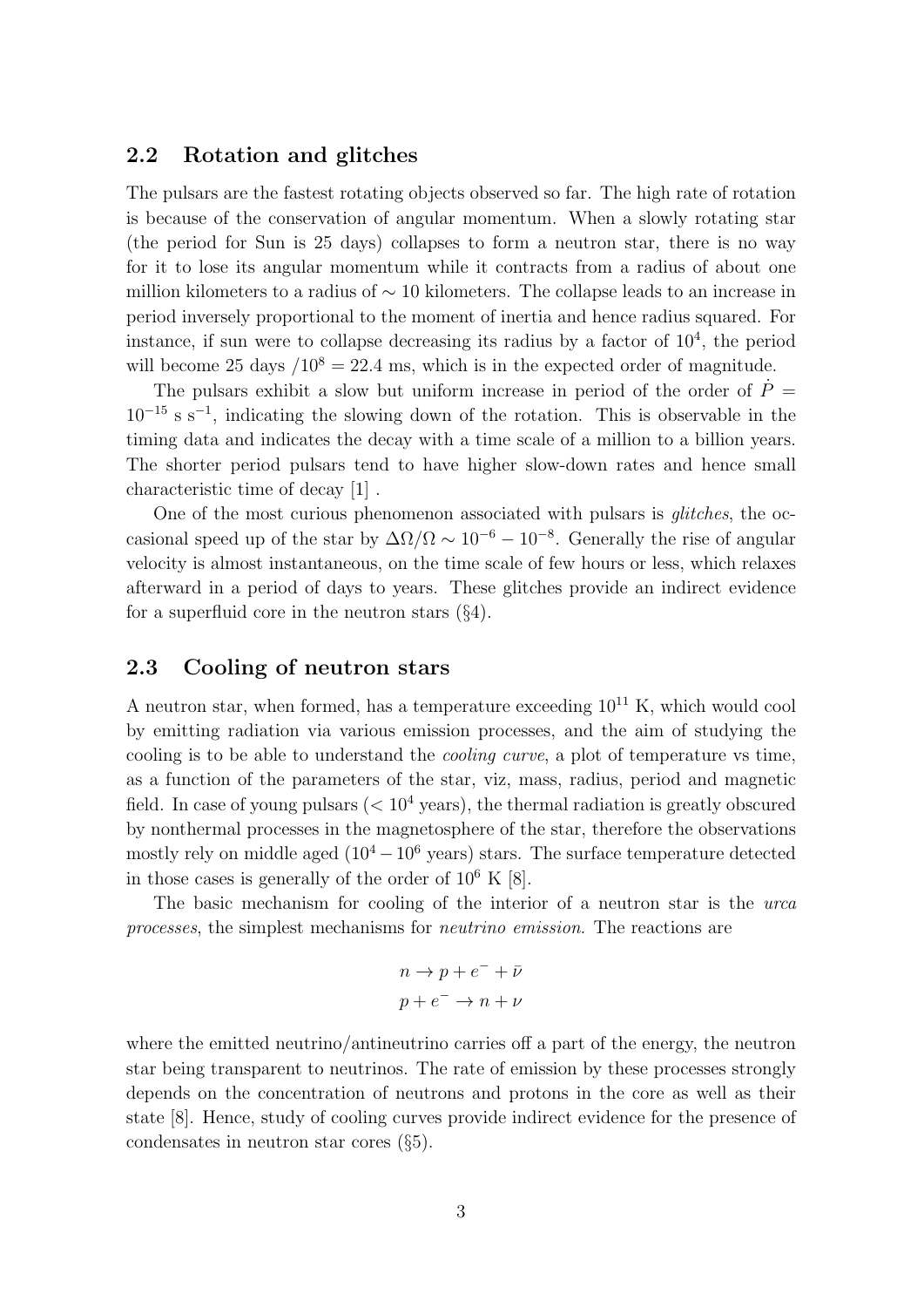# 3 Neutron star interiors : High density matter

The physics of neutron star interiors is essentially the physics of strongly interacting baryons at high density of the order of nuclear density  $\rho_0$  (small interparticle separation) and low temperatures. The temperature in the inner core can be as high as  $10^9$  K, which corresponds to an energy of  $\sim 0.1$  MeV, much smaller than the nuclear excitation energies which are at least a few MeVs.

#### 3.1 Journey inbound

As one moves to the interior of a neutron star, the density increases and the electron Fermi energy rises. For low densities  $(\rho \sim 10^7 \text{ g/cm}^3)$ , the ground state of matter is a<sup>56</sup>Fe lattice (probably bcc) surrounded by a relativistic electron gas [7]. As density increases beyond  $8 \times 10^6$  g/cm<sup>3</sup>, the electrons at the top of the Fermi sea begin to be captured by the nuclei [4], leading to an excess of neutrons via the inverse beta decay  $p + e^- \rightarrow n + \nu_e$ . Moving inwards, the matter becomes increasingly neutron rich, starting from <sup>56</sup>Fe and going through a sequences of nuclei with a closed neutron shell (neutron number  $N = 30, 50, 82$ ), eventually reaching <sup>118</sup>Kr at the *neutron drip* point at density  $\rho_{\text{drip}} = 4.3 \times 10^{11} \text{ g/cm}^3$ .

Beyond the neutron drip point, the lattice begins to get permeated by a neutron gas alongside the electron gas. This is because if the nucleus is modelled as a potential well, the neutron start occupying the free continuum states lying spatially outside that potential well. The nuclei localized at lattice sites end up having too many neutrons with an atomic number of  $Z = 40 - 50$ . In a laboratory, these nuclei with a neutron excess will be unstable, but at such densities beta decays are forbidden as electrons are degenerate with a high Fermi energy, thereby blocking the formation of more electrons by beta decay due to Pauli's exclusion principle. At densities  $\sim \rho_0/3$ , Coulomb forces make a spherical nucleus unstable. Due to the competition between Coulomb and surface energies, the nuclei become elongated and lead to unusual elongated structures, the so called *pasta nuclei*. Finally, at density  $\sim \rho_0/2$ . the nuclei dissolve to form a uniform liquid consisting of primarily neutrons alongside some 5% of protons and electrons and a few muons. [4, 7]

Beyond the nuclear density  $\rho_0$ , the hadronic and quark degrees of freedom become important and the physics there is not well understood. Higher baryon resonances can form and are stabilized against beta decays, by reactions such as

$$
n + e^- \rightarrow \Sigma^- + \nu_e
$$
  

$$
n + e^- \rightarrow \Delta^- + \nu_e
$$

The mesons mediating nuclear interactions, esp pions, can also become dynamic degrees of freedom at such densities. Too little is known about the interaction of mesons and higher hadrons to conclude anything substantial about the behavior of matter at such densities, esp for densities exceeding  $2\rho_0$ .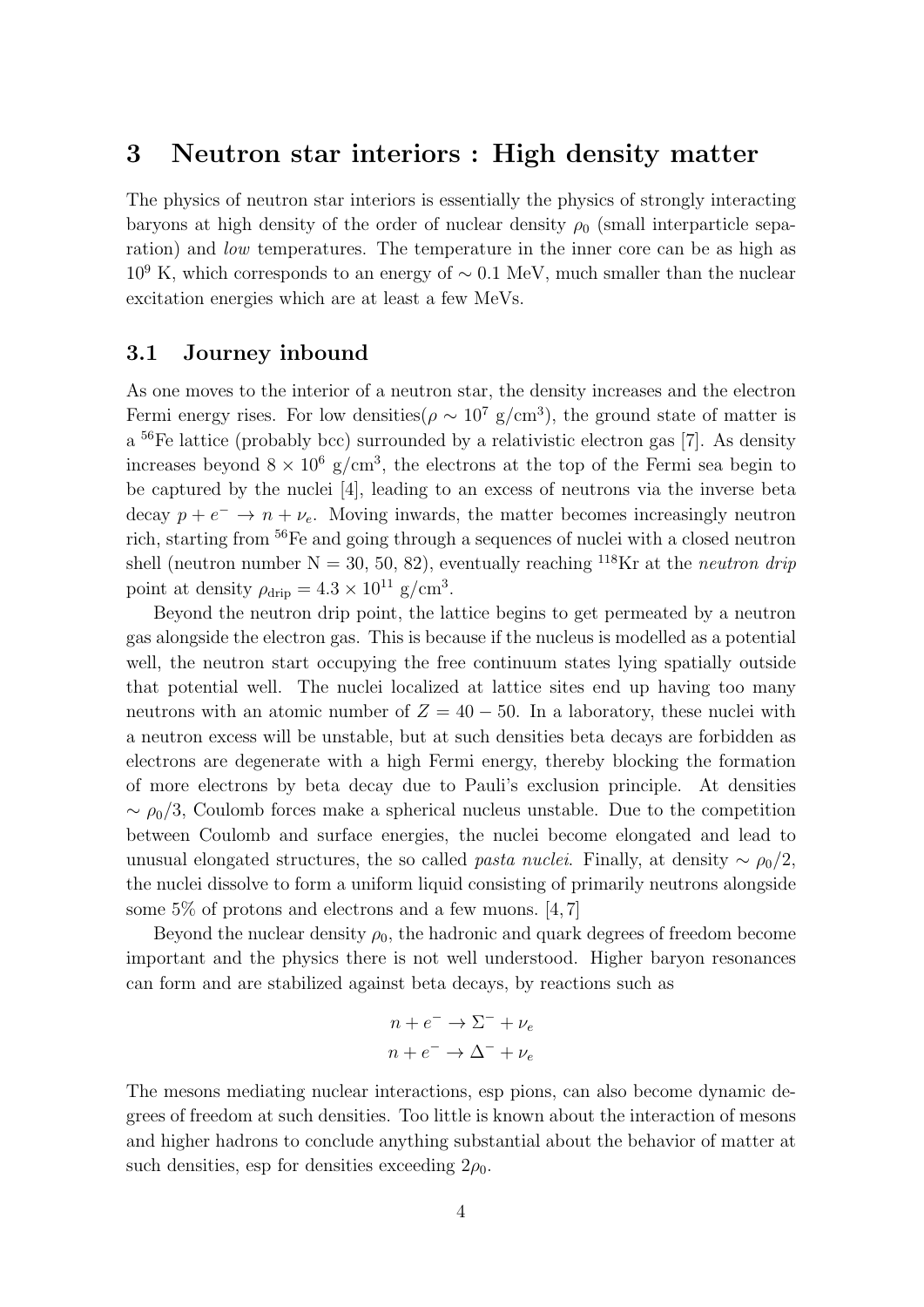#### 3.2 Equation of state

The biggest (and yet not completely resolved) question in the study of neutron star interiors is the equation of state of matter at such high densities. The basic problem is to model the nucleon-nucleon interaction and to study it's effect in a many-body system, leading to an expression for the pressure P as a function of the density  $\rho$ .

For densities up to  $\rho_0$ , the nucleon-nucleon interaction can be extracted from the p-p and p-n interaction experiments data with energies up to 300 MeV. The interactions are generally tensor in nature, with strong dependence on the spin, isospin and orbital angular momentum of nucleons. Most of these models are best fits, e.g. Paris, Urbana-v<sub>14</sub> (UV14) and Argonne-v<sub>14</sub> (AV14) two body potentials, where 14 refers to the different components included in the interactions. But generally E.O.S. with these two-body interactions are not *stiff* enough, i.e., don't give a high enough pressure for a given density. To correct for that, the three body interactions need to be taken into account, which become repulsive and hence important at higher densities [7].

Beyond  $\rho_0$ , calculations based on these interactions are fundamentally limited as they ignore the hadronic and quark degrees of freedom, which become important at those densities. Firstly, the interactions of those modes is not well understood, as there are no experiments to observe those interactions. Even if one could assume some plausible forms of interactions, one can not continue to assume that the system can be defined in terms of well defined *particles* at the densities a few times  $\rho_0$ . Owing to these limitations, the equation of state for a neutron star core, esp in the deep interior, still remains an open problem [4].

#### 3.3 Pairing in neutrons and protons

As the temperature drops below the superfluid transition temperature, the nucleons, both in the crust and in the core, is expected to form a condensate due to Cooper pairing. The neutrons and protons can pair up to give a superfluid and a superconducting state, respectively. The electrons, however, are too weakly interacting and hence remain normal.

The pairing, as it always is the case in superconductivity, comes from a weak attractive interaction. The nucleon-nucleon interactions are attractive at large separations, but are strongly repulsive as one decreases the separation under  $\sim 0.5$  fm. At low densities,  $\rho < \rho_0/10$ , the neutrons experience mainly the attractive part of this interaction, hence the pairing is in a symmetric  ${}^{1}S_{0}$  state [9]. This state is the spherically symmetric singlet state (opposite spin pairing) and has a central maxima in wavefunction. As the proton density is always low, even in the inner core, the proton pairing is always expected to be in the  ${}^{1}S_{0}$  channel, forming a s-wave superconductor. As the density increases, the repulsive core of the interactions becomes important, suppressing the neutron pairing in the  ${}^{1}S_{0}$  channel. But at such densities,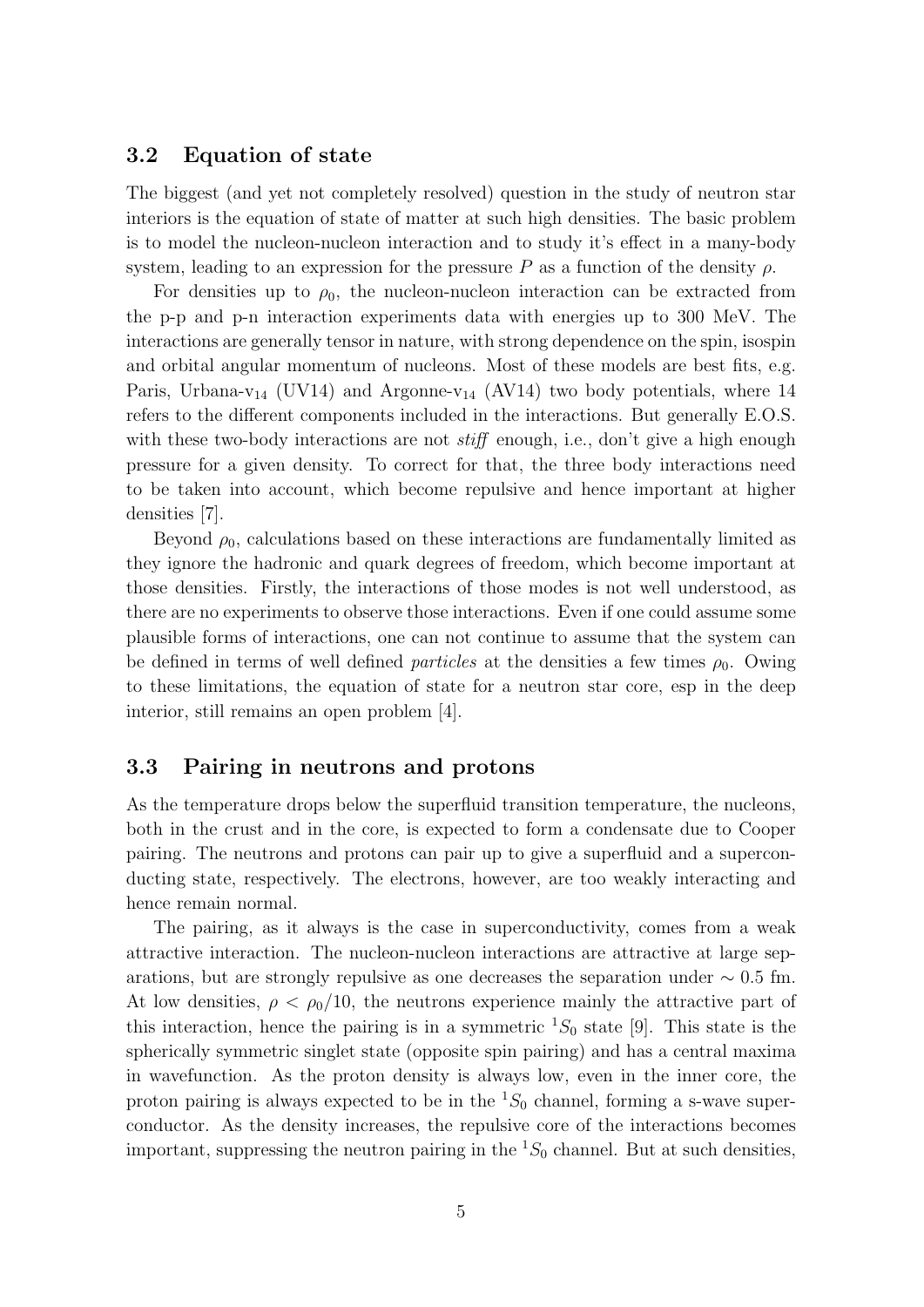the neutron pairing can occur in a triplet  ${}^{3}P_{2}$  channel. This state has a nonzero angular momentum and is hence rotationally asymmetric.

The pairing gaps can be calculated using the BCS gap equation assuming the form of the attractive interaction potential and hence the gap to be dependent on the wavevector k (as opposed to being constant for the usual BCS calculation). The anisotropic version of gap equation is

$$
\Delta(\mathbf{k}) = -\sum_{\mathbf{k'}} \langle \mathbf{k} | V | \mathbf{k'} \rangle \frac{\Delta(\mathbf{k'})}{2E(\mathbf{k'})} \; ; \quad E^2(\mathbf{k}) = \epsilon^2(\mathbf{k}) + |\Delta(\mathbf{k})|^2
$$

which can be simplified by expanding  $\Delta(k)$  into spherical harmonics and writing an equation for each mode. Each of those modes correspond to one of the pairing channels, the important ones, as it turns out, being  ${}^{1}S_{0}$  and  ${}^{3}P_{2}$ . (The superscript here represents the total angular momentum quantum number  $L^2$  and the subscript represents the orbital part  $L_z$ .) The presence of tensor forces leads to one  $\Delta(\mathbf{k})$  for each component, hence a matrix equation as opposed to a single component equation.

The calculations for pairing gap have been carried out analytically and numerically for many two-body-effective potentials. The pairing gap for  ${}^{1}S_{0}$  channel is obtained, for most two-body interactions, to peak around 3 MeV at a Fermi momentum close to  $k_F \approx 0.8 \text{ fm}^{-1}$ , but the average value is under 1 MeV. For  ${}^3P_2$  channel, there is a significant disagreement among different models for two-body interactions, but the peak is around 1 MeV for most calculations at low densities and the average is ∼ 0.1 MeV [9]. At higher densities (higher Fermi wavevector), the disagreements get worse, indicating that we still don't have the correct model for the physics involved.

These results obtained under BCS theory are not entirely satisfactory, as the BCS approach essentially amounts to a mean field calculation. Hence, BCS completely ignores fluctuations due to strong interactions, esp the three-body and higher interactions, which play an important role in the core of neutron stars, esp at high densities [10]. Approximate calculations show that the screening between nucleons and other polarization effects due to many-body interactions lead to a substantial reduction in the pairing in  ${}^{1}S_{0}$  channel, but the verdict is far from being final.

#### 3.4 Pion condensation

The meson fields, esp the pions which mediate the interaction between nucleons, can condense into a macroscopic state at high densities. This proceeds via a macroscopic excitation of pion or kaon field when the density is high and hence the nucleons are interacting strongly, leading to a nonzero expectation value  $\langle \pi \rangle$  of the pion field. A charged pion condensate can form by rotation of neutrons in the isospin space

$$
|N'\rangle = \cos \theta |n\rangle + \sin \theta |p\rangle
$$
  

$$
|P'\rangle = \cos \theta |p\rangle - \sin \theta |n\rangle
$$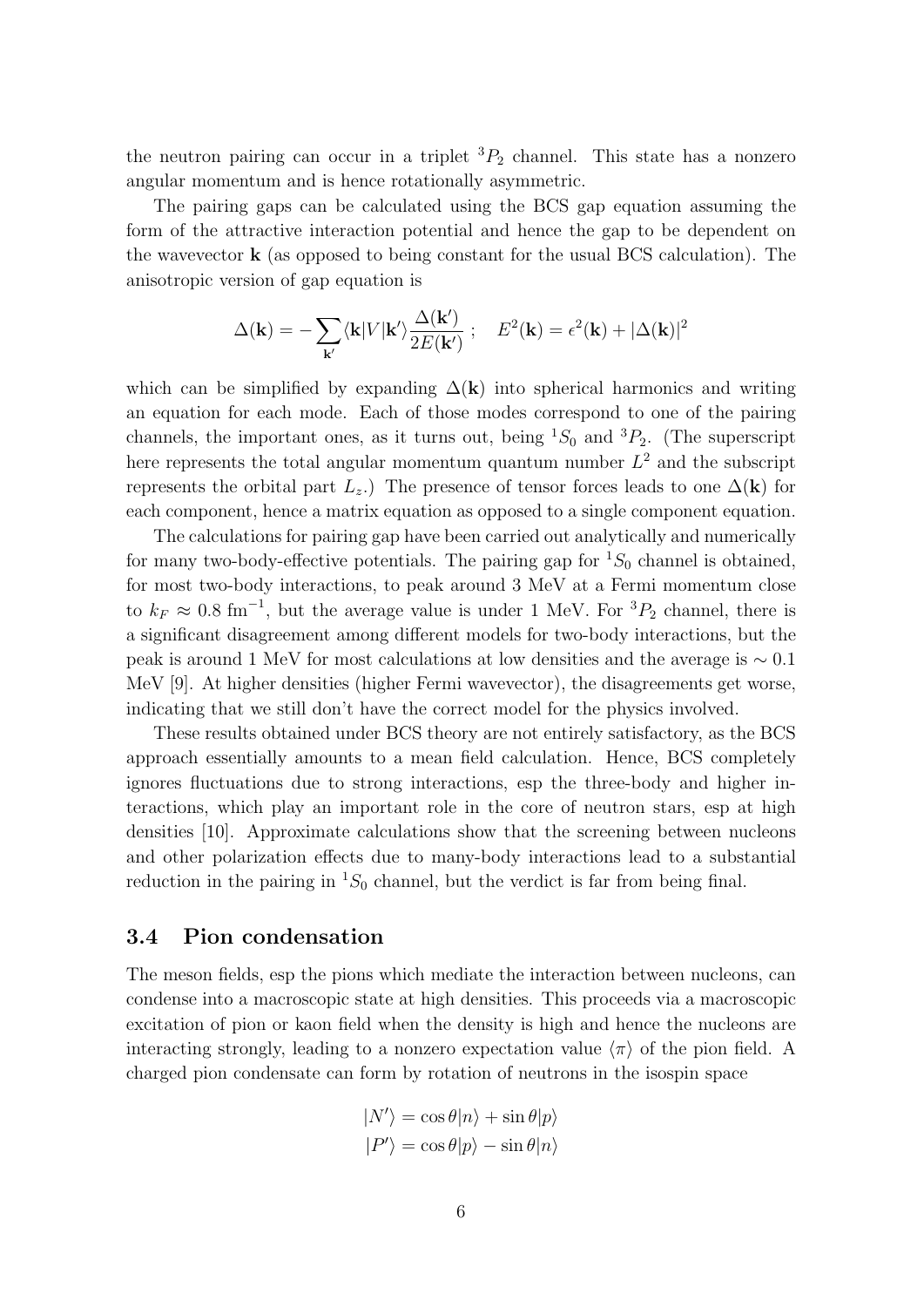where the condensation angle increases as the density increases above the critical density for condensation,  $\rho_{\pi}$ .

These quasiparticles are the collective modes of the system, and the pion condensation is essentialy an emergent phenomenon as the density is increased [5]. The variation in charge by this mixing is compensated by a charged pion field, modulated spatially, which forms the condensate. The condensate is a broken symmetry state with a complex order parameter  $\langle \pi \rangle$ , hence it is superconducting. One could compare this to normal superconductors formed by Cooper pairing of electrons of opposite momenta and spin; in that picture, the pion condensate is a pairing of neutrons with proton-holes and protons with neutron-holes.

A crude estimate for the critical density for condensation gives  $\rho_{\pi} = 2\rho_0$ , but this is extremely sensitive to the strength of nucleon-nucleon repulsion, as the states  $|N'\rangle$ and  $|P'\rangle$  are bound states of a neutron and a proton-hole or vice versa. Another possibility is the formation of a condensate of kaons with a macroscopic expectation value of the charged K field via a similar mechanism [4].

#### 3.5 Magnetic field and superconductors

The neutron stars have a surface magnetic field of the order of  $10^{12}$  G. Since the critical field strength for the proton superconducting state is  $H_c \sim 10^{15}$  G, one would expect it to expel the flux from the core, which will have dramatic effects on the magnetic field configurations. But the ohmic dissipation time scale for the current sustaining this field,  $\tau_D = (4\pi\sigma/c^2)(R/\pi)^2$  where  $\sigma$  is the conductivity and R is the steller radius, turns out to be larger than the age of the universe for a neutron star, owing to conductivity 12 orders of magnitude larger than most metals. How is the flux expelled then? As it turns out, the magnetic field simply nucleates the superconducting state, leading to the formation of a state analogous to the type-II superconductors seen in laboratory [11].

### 4 Glitches

The presence of glitches in the timing data of pulsars provide the best evidence for a superfluid core in the neutron stars. If the core is superfluid, the rotation of the star will lead to formation of vortices with a quantized circulation

$$
\oint \mathbf{v}.\mathbf{d}l = \frac{h}{2m_n}
$$

where  $2m_n$  is the mass of the neutron pair. For a neutron star rotating at the observed angular velocities, the superfluid core will be densely permeated by such vortices, reaching a density of  $2 \times 10^5$  cm<sup>-2</sup>. Hence, on a macroscopic scale, the superfluid core can simply be assumed as a rotating rigid body with a classical moment of inertia.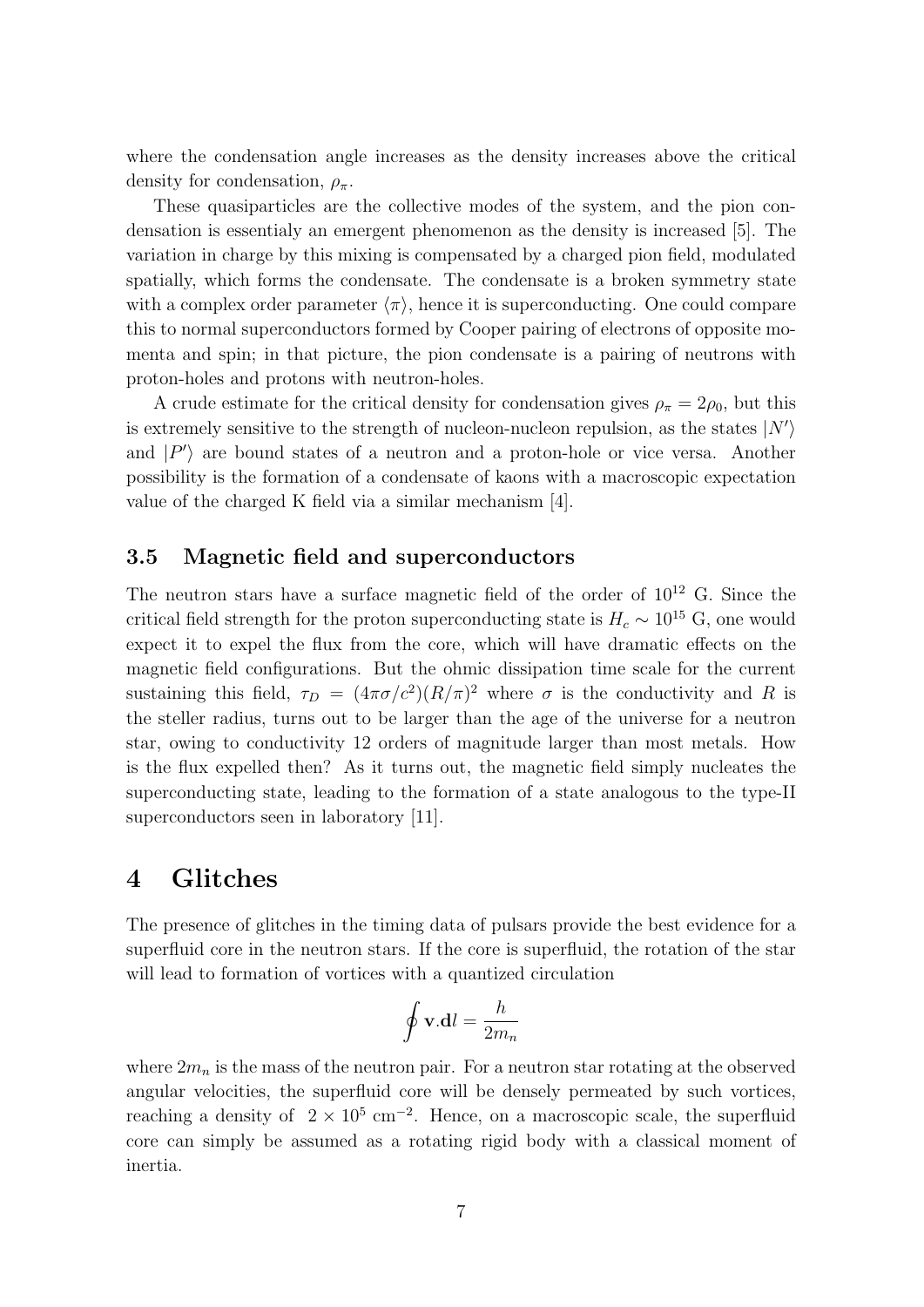The basic mechanism of glitches involves a discrepancy between the angular speeds of inner superfluid core and the outer crust. The speed up is expected to be triggered by a starquake, a cracking of the crust which decreases the moment of inertia of the crust instantaneously and hence leads to resharing of angular momentum and the observed speed up. The starquakes are plausible because as the star slows down, the centrifugal force at the equator decreases and hence the crust is under stress to acquire a less oblate (more spherical) equilibrium shape. At some point, the stress is enough to crack the crust and hence cause a starquake [1].

This mechanism can be modelled as a phenomenological 2-component model, with  $I_n$  and  $I_c$  being the moments of inertia of the *neutral* superfluid core and *charged* rest of the star. The period that we observe is the period of rotation of magnetic poles and hence that of the magnetic fields, and the charges (protons and electrons) are strongly coupled and hence corotating with the magnetic field. Hence, any variation in the period due to starquake, being in normal fluid, is rapidly communicated to the charged particles but the response of superfluid core is considerably slower due to weak frictional coupling between neutral and charged components.

After a starquake, the interaction between these two components is given by

$$
I_c \dot{\Omega} = -\alpha - \frac{I_c(\Omega - \Omega_n)}{\tau_c} \; ; \quad I_n \dot{\Omega_n} = \frac{I_c(\Omega - \Omega_n)}{\tau_c}
$$

where  $\alpha$  is an external braking torque on the crust and  $\tau_c$  is a characteristic decay time. Taking them to be constant over the time scale one's interested in, the equations can be solved to given in terms of  $I \equiv I_n + I_c$  and  $\tau \equiv \tau_c I_n / I$  as

$$
\Omega = -\frac{\alpha}{I}t + \frac{I_n}{I}\Omega_1 e^{-t/\tau} + \Omega_2 ; \quad \Omega_n = \Omega - \Omega_1 e^{-t/\tau} + \frac{\alpha \tau}{I_c}
$$

where  $\Omega_1$  and  $\Omega_2$  are arbitraty constants. Here, as  $t \to \infty$ ,

$$
\Omega-\Omega_c=\frac{\alpha\tau}{I_c}=\frac{\alpha I_n}{II_c}\tau_c=\frac{I_n}{I_c}\frac{\tau_c}{T}\Omega\;,\quad \frac{1}{T}=-\frac{\dot{\Omega}}{\Omega}=\frac{\alpha}{I\Omega}
$$

Hence, taking  $I_c \sim I_n$  as a crude approximation, T being observed from the slow decay rate of period and  $\tau$  from the glitches, the final expression can be used to compute  $(\Omega - \Omega_n)/\Omega \sim 10^{-5}$  for the Vela and the Crab pulsar. Now, using this as the boundary condition to the constants  $\Omega_1$  and  $\Omega_2$  to a pulsar data, one could test this model to see if the same fitting parameters are needed for various glitches. To the lowest order, the values are reasonably constant, lending credibility to the model. Hence, the data obtained so far supports the theoretical prediction that the star consists of 2 distinct components, and hence provides an indirect evidence for the existence of superfluids in neutrons star cores.

# 5 Cooling of Neutron stars

The cooling rate of a neutron star shows a strong dependence on the state of matter in the star interior. The cooling proceeds primarily via neutrino emissions, the rate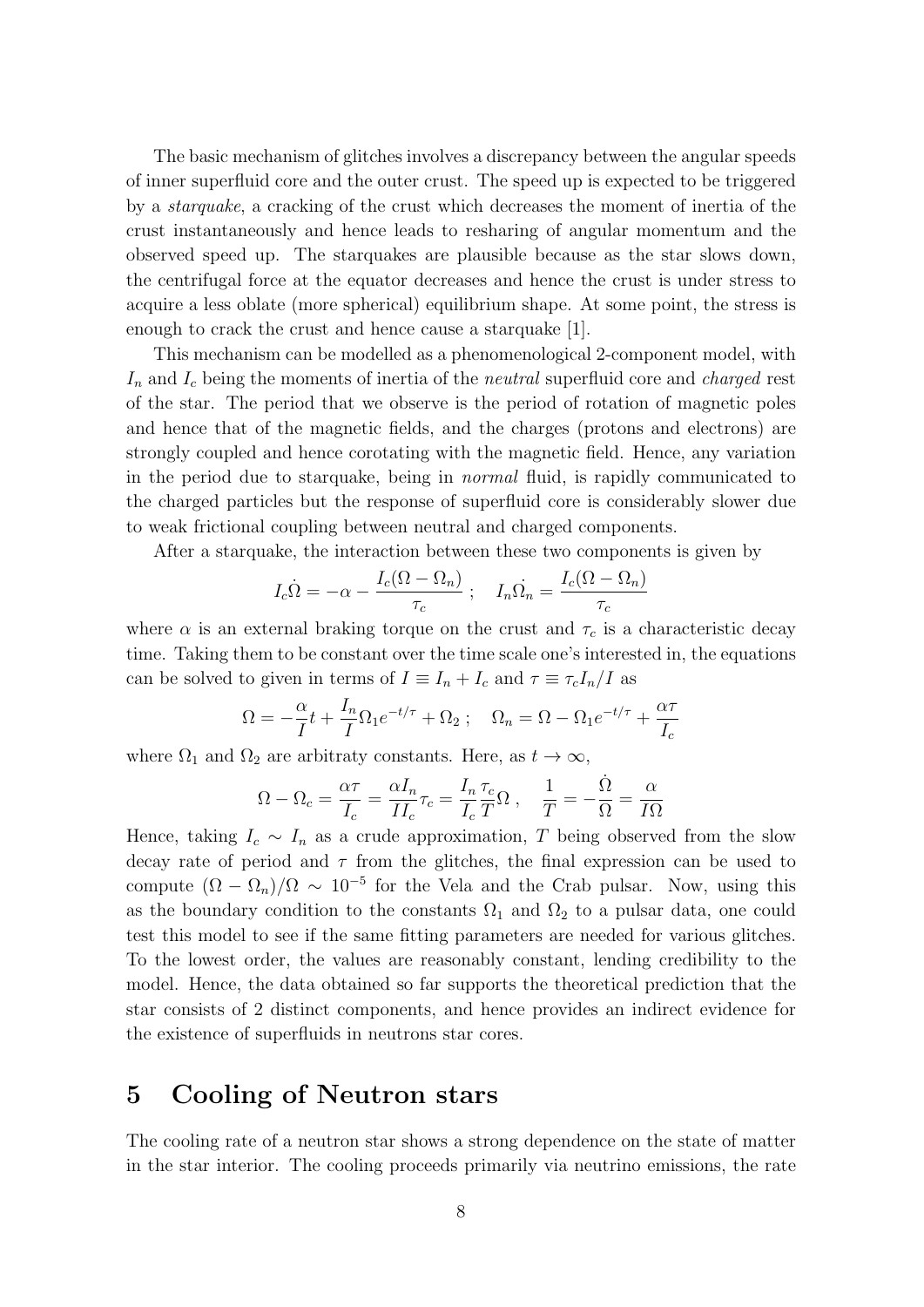of which depends strongly on the low lying excitations of the state of matter. This is because for degenerate matter, only particles lying within  $\sim k_BT$  of the Fermi level can participate in the reactions. The neutrino emissions processes can be classified in two types, fast and slow, as distinguished by their emissivities [8]

$$
Q_{fast} = Q_f T_9^6
$$
,  $Q_{slow} = Q_s T_9^8$  where  $T_9 = T/(10^9 K)$ 

where  $Q_f$  and  $Q_s$  are slowly varying functions of  $\rho$ , the density. The fast processes include Urca and other Urca-like processes involving hyperons. These emissions have density thresholds and are not expected to occur outside the inner core of the star. The slow processes include neutron bremsstrahlung and modified Urca process (Urca process requiring a spectator neutron for momentum conservation) and are expected to occur everywhere inside the core.

For a superfluid occuring due to Cooper pairing of fermions, one of the distinctive feature is the appearance of an energy gap at the Fermi level. This leads to the fermions close to the Fermi level being pushed away from it, and are hence rendered greatly inactive, as far as neutrino emissions are concerned. Thus, the primary effect of superfluidity is a strong (exponential) suppression of the fast Urca process.

But on the other hand, the Cooper pairing of neutrons initiates a new neutrino process [8], which is essentially annihilation of two quasi-baryons, the excitations of the system. For the normal fluid, the excitations are either particles or holes, and two of them can't annihilate owing to conservation of particle number and a particlehole annihilation is forbidden for kinematical reasons. However, for superfluid, the elementary excitations are a linear superposition of particle and hole states, hence two such entities can annihilate and emit neutrinos. This process peaks at a temperature of  $\sim 0.8T_c$  and is exponentially suppressed for temperatures lower than that. Even at its peak, the luminosity by this process cannot exceed the luminosity due to other processes not involving the superfluid. Hence, the presence of superfluidity decreases the luminosity.

Superfluidity also affects the specific heat of the star. Near the transition temperature, the specific heat shows a discontinuity typical of such transitions. Also, as the temperature decreases, the specific heat falls off as an exponential as opposed to a power law. This is because now a *threshold* energy  $\Delta$  is required to break a Cooper pair. Hence, the net effect of superfluidity in the core is to decrease the cooling rate near the transition temperature but to increase it at lower temperatures [6].

The presence of pion condensation can significantly enhance the cooling rate of a neutron star [6]. This is because the nucleon eigenstates are now linear combination of proton and neutron states, which can decay into itself as opposed to a proton-toneutron or a neutron-to-proton beta decays. For a state N', we can have

$$
N' + e^- \rightarrow N' + \nu_e
$$
  

$$
N' \rightarrow N' + e^- + \nu_e
$$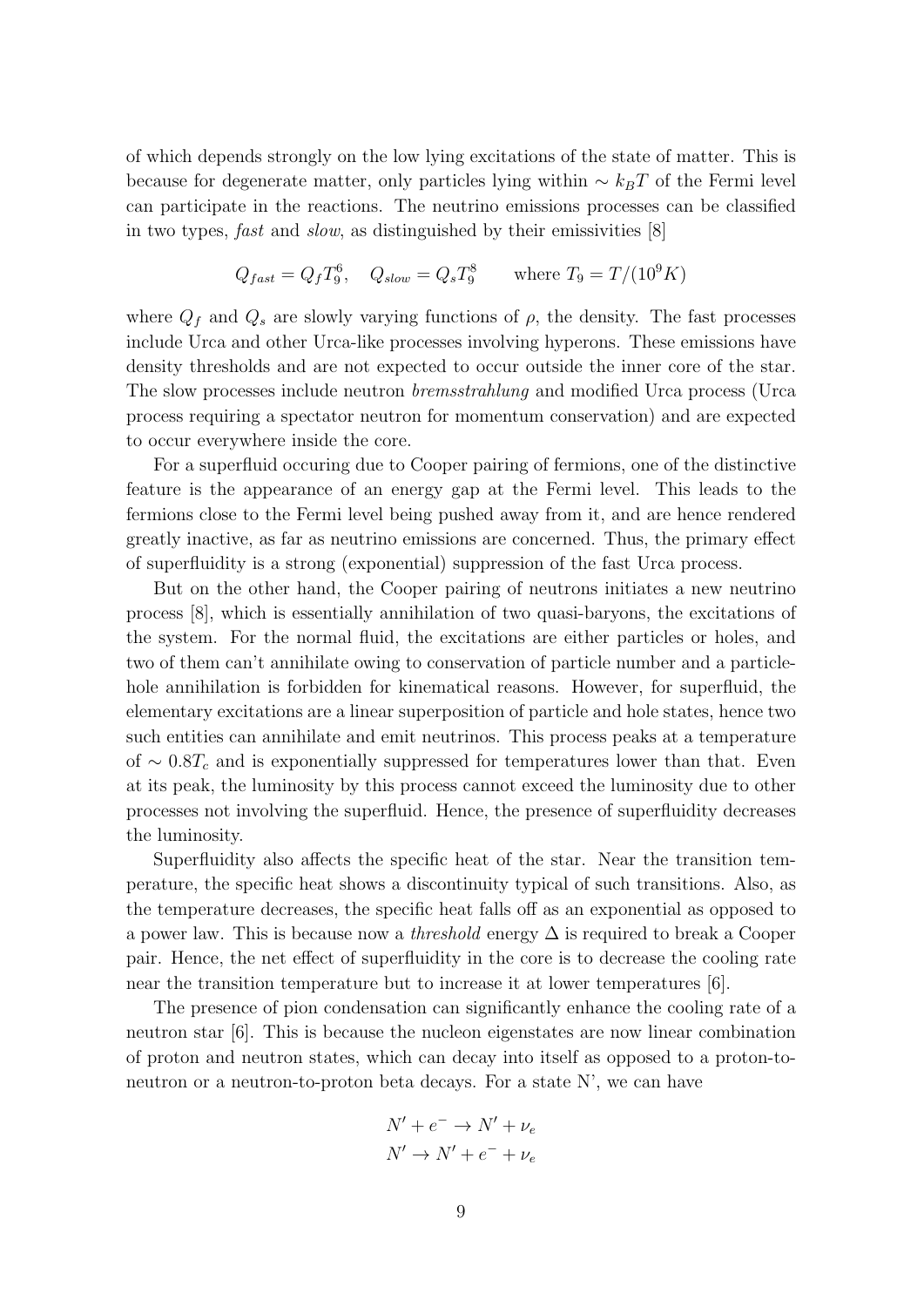The usual beta decays are forbidden because of momentum considerations: a neutron can decay into a proton only if the final state the proton is created in is free to begin with, owing to the Pauli's exclusion principle. Hence, for a degenerate proton/neutron gas where all states up to the Fermi level are filled up, such beta decays are suppressed. For pion condensates, however, the excitations decay into themselves, hence, such processes can still proceed and contribute significantly to the cooling. The overall cooling curve is obtained by a complex interplay of all these processes, but one could still infer a lot from them, if one knows what to look for!

### 6 Comparison with terrestrial condensates

In the context of terrestrial phenomenon, the existance of condensates is essentially within the realm of *low temperature physics*, where *low* here refers to temperature of the order of a few Kelvins, achieved only by liquid Helium. Indeed, the entire class of high- $T_c$  superconductors is called so because of a transition temperature around 100 K, something that would be considered a low temperature for most commonplace applications! And in this sense, the superfluidity and superconductivity in neutron star cores would be at a very high temperature of  $10^{10}$  K.

But for a physical system, it makes more sense to talk of the temperature scaled to a characteristic temperature (corresponding to a characteristic energy scale) of the system. When we take that viewpoint, with the characteristic temperature scale being the Fermi temperature, the picture looks something like the following [12]

|                              | $\mathbf{T}_c$   | $T_c/T_F$                 |
|------------------------------|------------------|---------------------------|
| Conventional superconductors | 5 K              | $5 \times 10^{-5}$        |
| ${}^{3}$ He                  |                  | 2.7 mK $5 \times 10^{-4}$ |
| $High-Tc superconductors$    | $100 \text{ K}$  | $10^{-2}$                 |
| Atomic Fermi gases           | $200 \text{ nK}$ | 0.2                       |
| Neutron matter               | $10^{10}$ K      | 01                        |

Table 1: Relative transition temperatures for various condensates

From this perspective, both neutron star matter and atomic Fermi gases can be considered high temperature condensates. This, coupled with the fact that it is possible to experimentally vary the interaction in the atomic Fermi gases using Feshbach resonance, make those system an interesting laboratory to simulate the physics of nuclear matter. The system can be driven into the so called unitarity regime, where it is both dilute and strongly interacting. In that regime, all length scales drop out of the problem and the system exhibits universal behavior, in the sense that the properties of the system depends only on the product of Fermi wavevector and scattering length. Quantum Monte Carlo simulations for nucleonic matter with